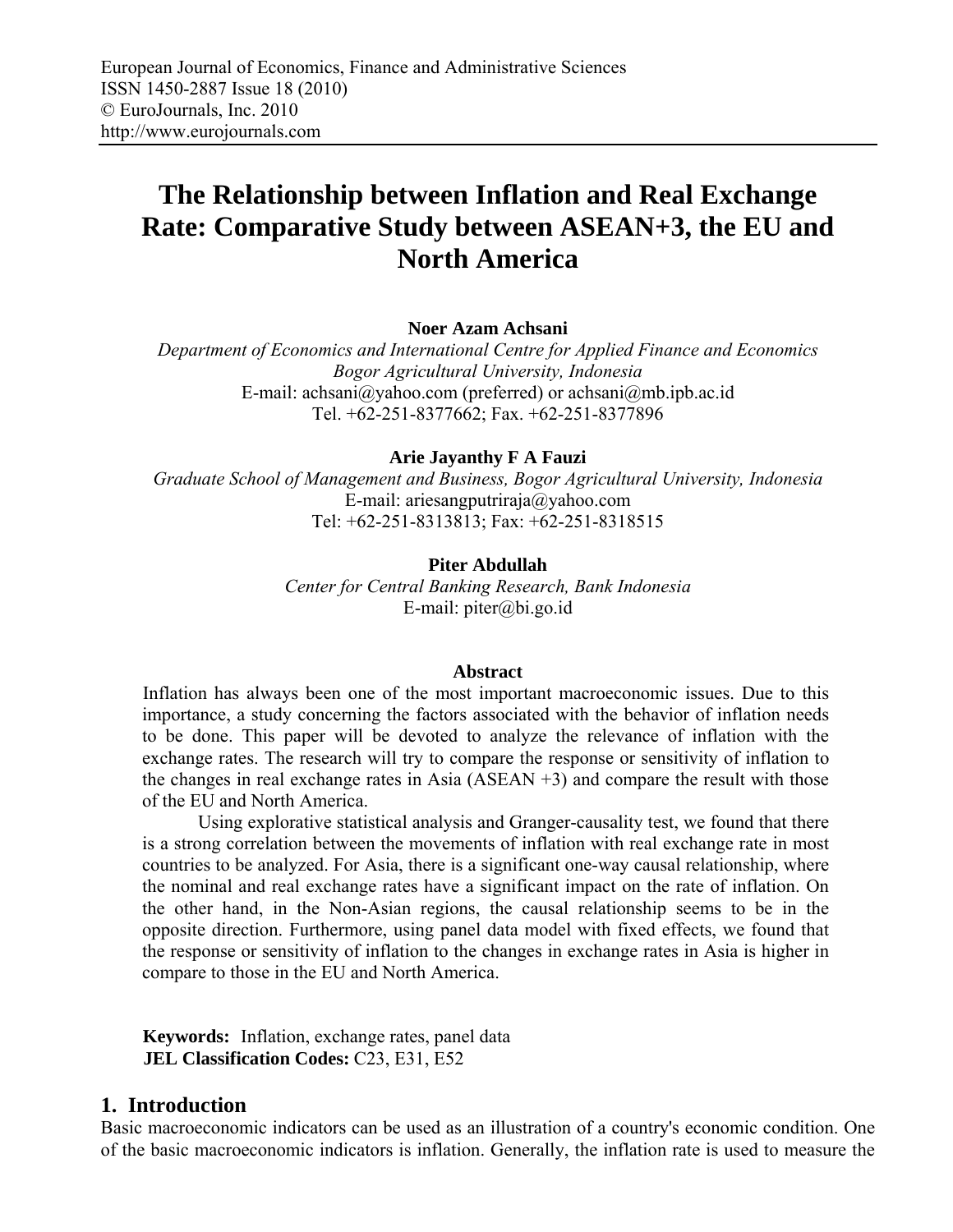price stability in the economy. Conceptually, the inflation can be divided into two sides, namely: demand side inflation (demand pull inflation) and supply side inflation (cost push inflation).

For open-economy countries, inflation comes from domestic factors (internal pressure) and also overseas factors (external pressure). The sources of external factors are the increase in the world commodity prices or exchange rate fluctuation. The influence of exchange rate towards inflation itself depends on the choice of exchange rate regime in the country.

Exchange rate system has an important role in reducing or minimizing the risk of fluctuations in exchange rates, which will have an impact on the economy. Any changes in exchange rates will have a great impact on the economy. As an example, when the Thailand government's decide to float the Thai Baht in mid-1997, it caused the financial crisis that pervade (contagion effect) in ASEAN, which is also known as the Asian financial crisis. The crisis is causing the exchange rate of domestic ASEAN countries and even some East Asian countries sharply depressed.

In the system of floating exchange rates, exchange rate fluctuations can have a strong impact on the level of prices through the aggregate demand (AD) and aggregate supply (AS). On the aggregate supply, depreciation (devaluation) of domestic currency can affect the price level directly through imported goods that domestic consumers pay. However, this condition occurs if the country is the recipient countries of international prices (international price taker). Non direct influence from the depreciation (devaluation) of currency against the price level of a country can be seen from the price of capital goods (intermediate goods) imported by the manufacturer as an input. The weakening of exchange rate will cause the price of inputs more expensive, thus contributing to a higher cost of production. Manufacturers will certainly increase the cost to the price of goods that will be paid by consumers. As a result, the price level aggregate in the country increases or if it continues it will cause inflation.

Studies concerning the relation between inflation and exchange rates have been done for several decades. Using the Granger Non-Causality Test based on Kenyan Data during the period of 1970-1993, Ndungu' (1997) showed that the level of domestic inflation and exchange rate changes affect each other. Ndungu's conclusions are as follows:

- 1. The level of inflation and changes in exchange rates affect each other,
- 2. Domestic credit affects the level of inflation without the return effect of inflation back to domestic credit,
- 3. The level of domestic inflation and reserve changes affect each other,
- 4. Changes in exchange rates and reserve changes affect each other,
- 5. Changes in domestic credit and international reserves affect each other.

Rana (1983) showed that the changes in exchange rates do not affect the inflation rate in ASEAN, except Thailand. On the otheer hand, Kamin and Klau (2003) empirically found the relationships between inflation and the real exchange rates in most countries of Asia and Latin America. Furthermore, they found that the effect of exchange rates changes on inflation in Latin America was significantly higher than those in Asia and industrialized countries.

The previous studies so far show an inconclusive results. Therefore further research in this topic is needed. This paper is devoted to explore the relation between inflation and exchange rates in ASEAN+3 countries. Together with the European Union (EU) and North America, those three areas is currently the regional center of the world economy. In this paper we will compare the results of the study in Asian countries with those of the EU and North American regions. Comparing with previous studies, this research will include more regions (countries) using the new data. Moreover, this paper will also include two dummy variables in the analysis, they are area dummy (Asia and Non-Asia) and the crisis dummy (before and after the Asian Crisis).

The rest of the paper will be organized as follows: In section 2 literature review related to the problem will be summarized. Section 3 will then explain the data and research methodology, followed by a discussion on section 4. Summary of the results and the policy implications will be provided in section 5.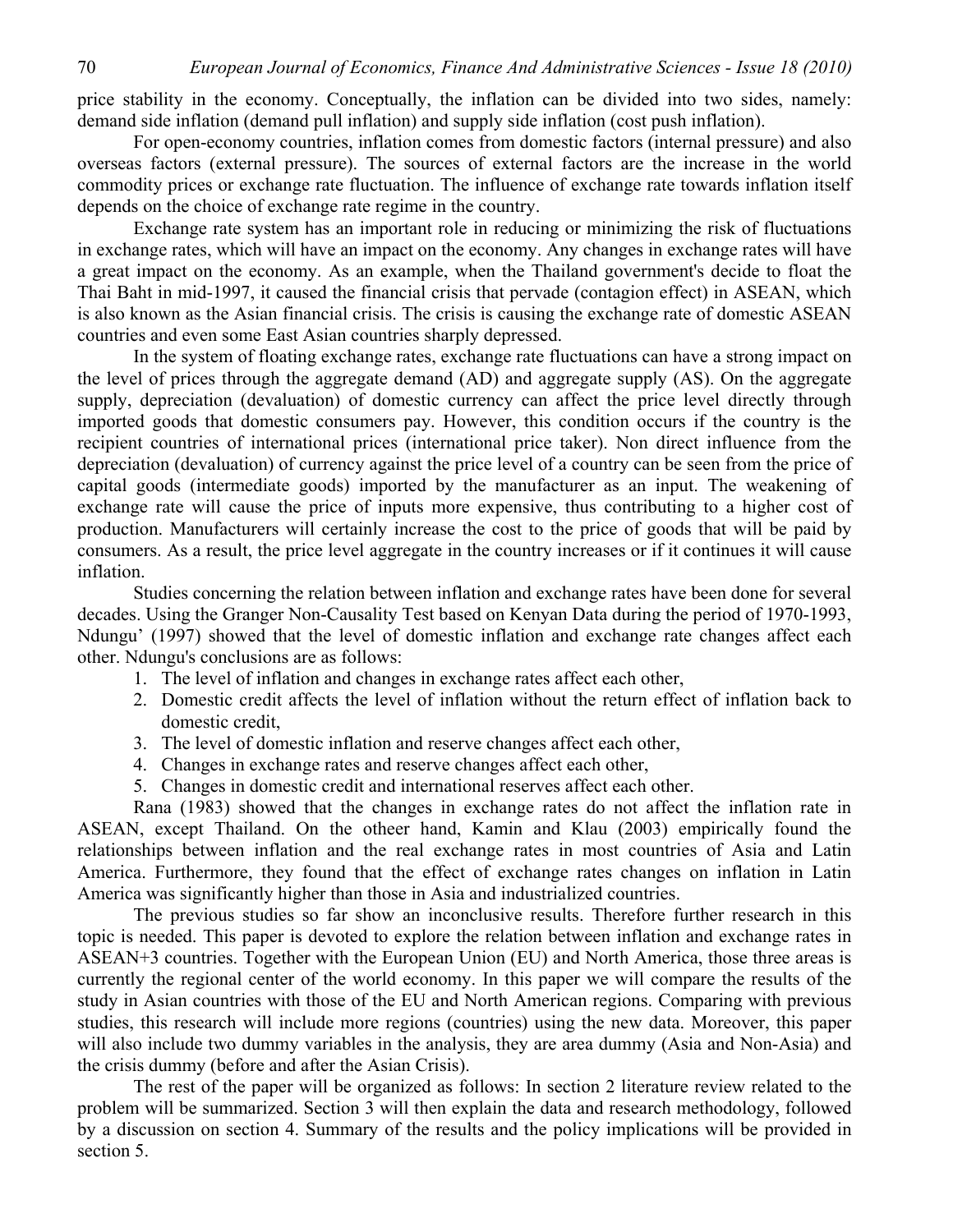## **2. Data and Methodology**

This research is carried out using secondary annual data from ASEAN+3, EU and North America in the period of 1991 to 2005. Due to the completeness of the data, we include only these selected countries in our analysis, they are:

Asian Region : Indonesia, Malaysia, Singapura, Thailand, the Phillipines, Japan, China and South Korea

Non-Asia Region : United Kongdom, France, Germany, the Netherland, Belgium,Danemark, Sweden, Norway, The USA, Canada and Mexico.

The data ontained from the International Financial Statistic (IFS), World Economic Statistic and Bloomberg. Calculation process was done using statistical package SPSS 13.0, Minitab 14 and Evies 5.1.

At the beginning, we use the exploratory data analysis to study the behavior of the data in a simple way, especially to see the graphical comovement between inflation and the exchange rates. We will then the employ the Granger-causality test to explore the direction of the relationships between the two variables. In the final step, we will use the panel data model to see whether there are difference between Asia, the EU and Noth America.

In this paper, we adopt the model of Kamin and Klau (2003), and the inflation can be formulated as follows (all variables are in narural logarithms):

$$
\Delta p_t = -\alpha \lambda \psi + \lambda r e r_{t-1} + \alpha \lambda \varepsilon \left( q_H - \overline{q}_H \right)_{t-1} + (1 - \alpha) \Delta p^*_{t} + (1 - \alpha) \Delta e_t + \beta \Delta p_{t-1}
$$

where:

 $r e_{t-1}$  = lag of real exchange rates (increase of  $r e_{t-1}$  means depreciation)  $(q_H - \overline{q}_H)_{t-1}$  = lag of output gap  $\Delta p^*$  = foreign inflation  $\Delta e_t$  = the changes of domestic currency (against US\$)

 $\Delta p_{t-1}$  = lag of domestic inflation.

The output gap is calculating using Hodrick-Prescott (HP) Filter using this formula:

$$
Min \sum_{t=0}^{T} (y_t - s_t)^2 + \lambda \sum_{t=2}^{T-1} ((s_{t+1} - s_t) - (s_t - s_{t-1}))^2
$$

where  $\lambda$  is the level of smoothness of the trend, *s* is trend of output and *y* is actual output. The process of calculation is carried out using the software Eviews 5.1, where the trend of real GDP is assumed to be potential GDP.

## **3. Estimation Results**

In this section, we will present the results of the descriptive statistics, the granger causality test and the panel data as well. Moreover, the scientific explanation of the resulrs will also be provided.

## **3.1. Explorative Data Analysis**

The exploratory data analysis shows the behaviour of inflation and real exchange rates in Asia. The Apendix 1 presents the time series plot of real exchange rates and inflation in eight Asian countries. From the figure, it seems to be clear that there is a correlation between the inflation and real exchange rate movements, with exception for Malaysia. After the crisis Malaysia practices fixed exchange rates regime, so that the exchange rates of Malaysian Ringgit becomes more stable or even constant. The depreciation of exchange rates is therefore in line with higher inflation.

Moreover, we can see that there may be different behavior of the exchange rates and inflation in all countries before and after the Asian financial crisis 1997. The two variables (inflation and exchange rates) seem to be more volatile following the crisis,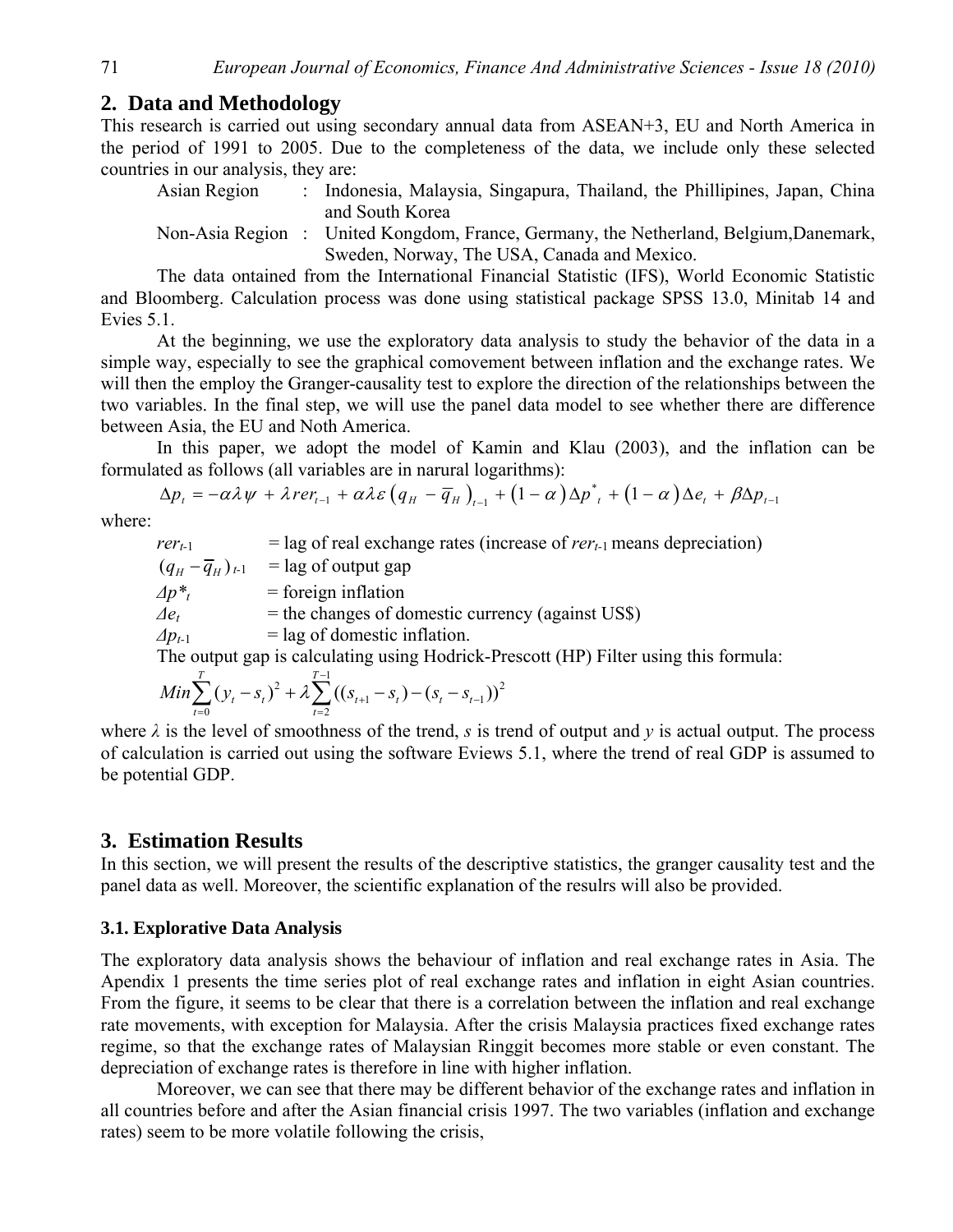#### **3.2. Granger Causality Test**

In this section, we employ the Granger Causality test to explore the causal relationship between the two variables. The result of the analysis is presented in Table 1.

|                                                      | All region |       | Asia  |              | <b>Non Asia</b> |       |       |       |       |
|------------------------------------------------------|------------|-------|-------|--------------|-----------------|-------|-------|-------|-------|
| <b>Null Hypothesis</b>                               | Lag 2      | Lag 4 | Lag 6 | <b>Lag 2</b> | Lag 4           | Lag 6 | Lag 2 | Lag 4 | Lag 6 |
| $\Delta$ log(E) $\rightarrow$ $\Delta$ log(P)        |            |       |       |              |                 |       |       |       |       |
| $\Delta log(P) \nrightarrow \Delta log(E)$           |            |       |       |              |                 |       |       |       |       |
| $\Delta$ log(RER) $\rightarrow$ $\Delta$ log(P)      |            |       |       |              |                 |       |       |       |       |
| $\Delta$ log(P) $\leftrightarrow$ $\Delta$ log(RER)  |            |       |       |              |                 |       |       |       |       |
| $\Delta$ log(YGAP) $\leftrightarrow$ $\Delta$ log(P) |            |       |       |              |                 |       |       |       |       |
| $\Delta$ log(P) $\leftrightarrow$ $\Delta$ log(YGAP) |            |       |       |              |                 |       |       |       |       |

| Table 1: | Results of the Granger Causality Test |  |  |  |
|----------|---------------------------------------|--|--|--|
|----------|---------------------------------------|--|--|--|

**Notes:** 

1. Sample period 1991-2005; P=consumer price index; E=nominal exchange rates; RER=real exchange rates; YGAP=((real GDP – potential GDP) /potential GDP)

2.  $\sqrt[n]{ }$  " indicates that the null hypothesis is rejected, that means the causality is happened.

From the table, it can be seen that there is a bi-directional causality between the nominal exchange rates changes  $(\Delta \text{log}(E))$  and inflation  $(\Delta \text{log}(P))$ . That means, the nominal exchange rate depreciation will affect the inflation and the inflation will result in nominal exchange rate depreciation. The similar results were also found for the relationships between real exchange rates (Δlog(RER)) and inflation. However, when we separated the analysis into two regions --Asia and Non-Asia-- we found a different results. In Asia region, exchange rates depreciation has a significant impact on the inflation, but not in the opposite direction. In contrast, inflation has significant impact on the exchange rates in Non-Asia region, but not in the opposite direction. These results indicate that Asian countries have a higher vulnerability to exchange rates shocks in compare to European and North American countries. than the exchange of non-Asian.

Concerning the relationships between output gap (log(YGAP)) and inflation, we found that there is one direction relationship from output gap to inflation. That means, output gap significantly influences inflation, but inflation has no significant impact on output gap. This relation seems to be consistent for all over the three regions --Asia, Europe and North America.

#### **3.3. Data Panel Analysis**

Furthermore, we also employ the panel data analysis to explore the relationship between inflation, exchange rates and output gap in an integrated system. Preliminary analysis using Hausman-Test shows that the H-statistics (108.750 for all region, 52.449 for Asia and 13.883 for Non-Asia region) are greater than  $\chi$ 2 from the table (11.070). The complete results are presented in Appendix 2. Based on these results, we conclude that the fixed effect model is the most appropriate one for our further analysis. The result is presented in Table 2.

In the model presented in Table 2, we include two dummy variables --namely Area dummy DA (DA=1 for Asia and DA=0 for Non-Asia) and Crisis Dummy DC (DC=0 for the period before the Asian crisis and DC=1 for the period after the Crisis) to capture and compare the behavior on inflation between two regions and two periods.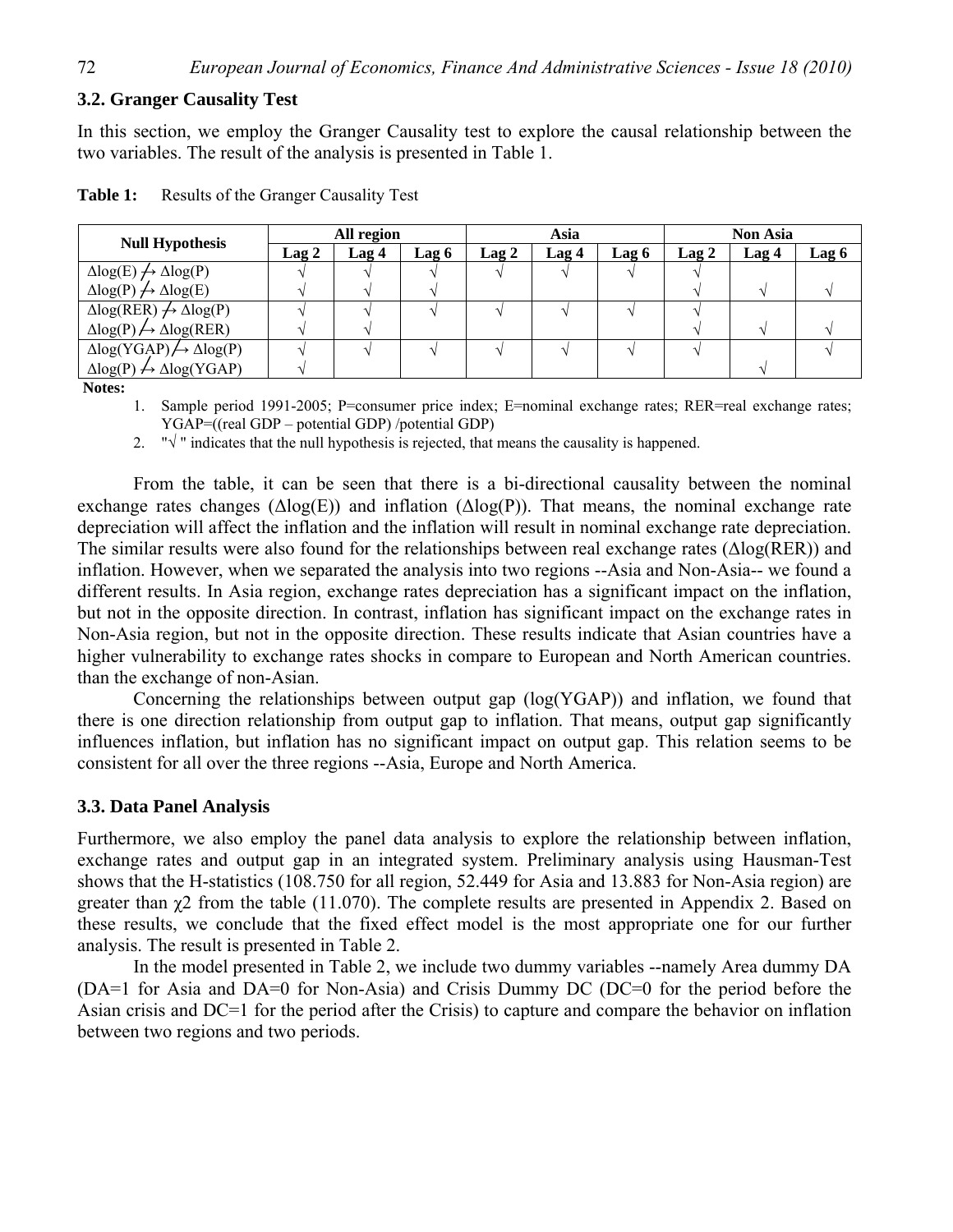| <b>Variable</b>            | Coefficient | <b>Standard Error</b> | t-Statistic | Prob.    |  |  |
|----------------------------|-------------|-----------------------|-------------|----------|--|--|
| RER1?                      | 0.046752    | 0.010840              | 4.312862    | 0.0000   |  |  |
| YGAP1?                     | 0.003611    | 0.011221              | 0.321826    | 0.7479   |  |  |
| DPF?                       | 0.457999    | 0.049634              | 9.227548    | 0.0000   |  |  |
| DE?                        | 0.020221    | 0.007389              | 2.736620    | 0.0067   |  |  |
| DP1?                       | 0.335427    | 0.102315              | 3.278372    | 0.0012   |  |  |
| DA?*RER1?                  | $-0.044973$ | 0.011452              | $-3.926882$ | 0.0001   |  |  |
| DA?*YGAP1?                 | $-0.005081$ | 0.018135              | $-0.280176$ | 0.7796   |  |  |
| DA?*DPF?                   | $-0.639722$ | 0.153956              | $-4.155216$ | 0.0000   |  |  |
| DA?*DE?                    | $-0.020993$ | 0.013267              | $-1.582309$ | 0.1149   |  |  |
| $DA$ ?* $DP1$ ?            | 0.015914    | 0.148033              | 0.107503    | 0.9145   |  |  |
| DC?                        | $-0.007259$ | 0.001471              | $-4.936225$ | 0.0000   |  |  |
| <b>Weighted Statistics</b> |             |                       |             |          |  |  |
| R-squared                  | 0.606783    | Mean dependent var    |             | 0.051838 |  |  |
| Adjusted R-squared         | 0.558464    | S.D. dependent var    |             |          |  |  |
| S.E. of regression         | 0.023460    | Sum squared resid     |             |          |  |  |
| F-statistic                | 12.55785    | Durbin-Watson stat    |             |          |  |  |
| Prob(F-statistic)          | 0.000000    |                       |             |          |  |  |
|                            |             |                       |             |          |  |  |
| R-squared                  | 0.568384    | Mean dependent var    |             | 0.035534 |  |  |
| Adjusted R-squared         | 0.515346    | S.D. dependent var    |             |          |  |  |
| S.E. of regression         | 0.033290    | Sum squared resid     |             |          |  |  |
| Durbin-Watson stat         | 1.983705    |                       |             |          |  |  |

**Table 2:** The estimation of inflation function using thr fixed effect model with weight (Cross Section Weights) and white heteroscedasticity for the all regions.

**Note:** RER1=Lag of real exchange rates (*domestic currency*/US\$); YGAP1=Lag output gap; DPF=Foreign inflation rate; DE=Nominal exchange rates change (*domestic currency*/US\$) and DP1=Lag of domestic inflation rate.

From the table, we learn that the coefficient of determination (R-Square) is 0.606783, which means more than 60% of the inflation variability inflation can be explained by the explanatory variables – output gap, nominal exchange rates and foreign as well as domestic inflation. The results also show that there are no multicollinearity and autocorrelation problems in the model. More detail analysis shows that inflation is significantly influenced by the lag of real exchange rates and domestic inflation, nominal exchange rates and foreign inflation. The output gap, however, have no significant impact on inflation. Coefficients of the model suggest that foreign and domestic inflation have the stronger impact in compare to real and nominal exchange rates. One percent increase in foreign inflation, for example, will be followed by about 0.46 percent increase in domestic inflation. One percent depreciation of exchange rates, on the other hand, will be followed by about 0.05 inflation rates.

Furthermore, the results also show that the behavior of inflation in Asian Region seems to be different with those of the European Union and North America. The coefficient of the interaction of area dummy variables with RER1 and DPF are statistically significant. Therefore, we further analyze and divide the model into two models, namely model for Asian Region and model for Non-Asian Region. The results are presented in Table 3 and Table  $4<sup>1</sup>$ .

 $\overline{a}$ 

<sup>1</sup> We also find that the crisis dummy has also significant impact on the inflation. However, we could not establish the model before and after the Asian financial crisis due to the limited data availability.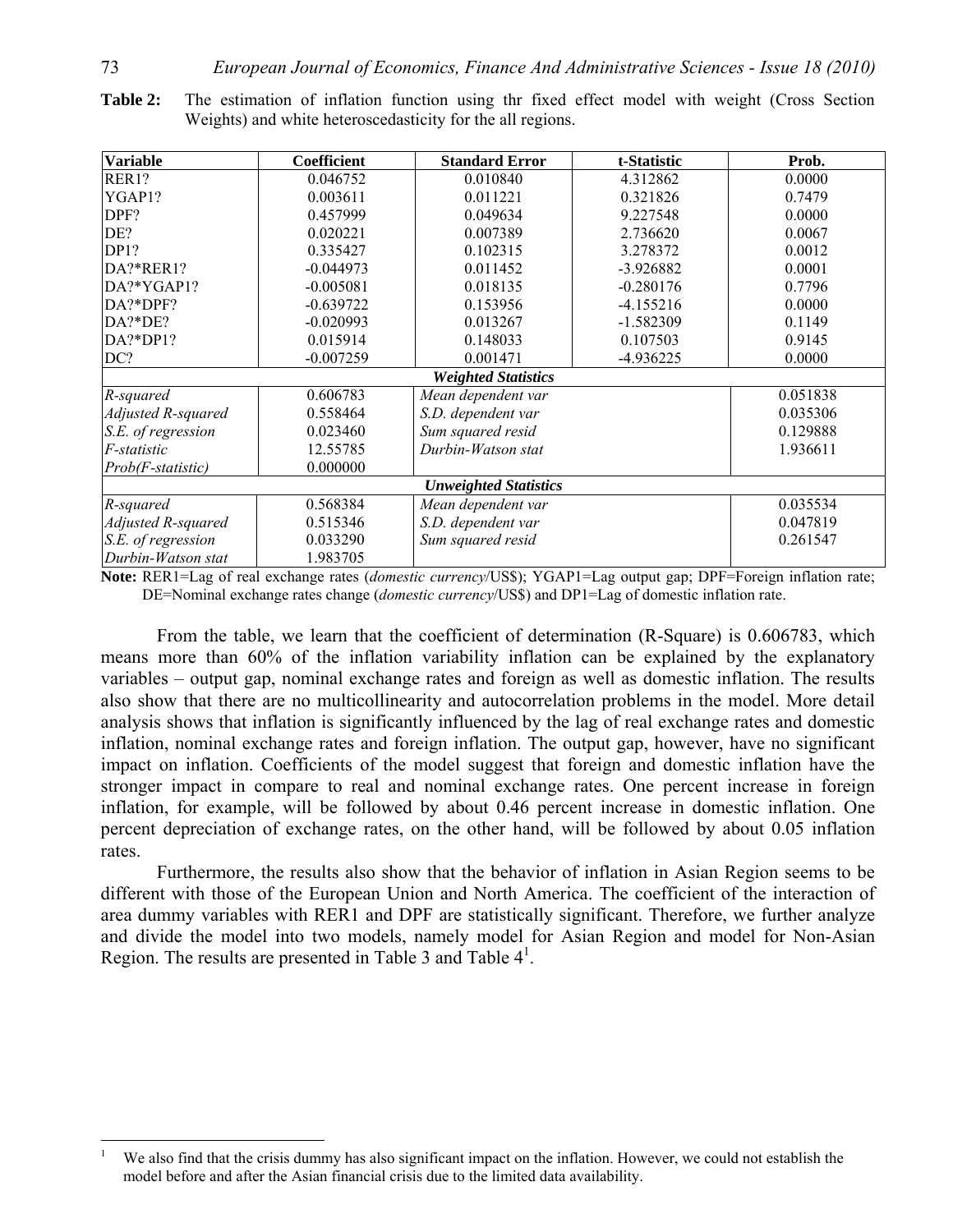| <b>Variable</b>              | <b>Coefficient</b>         | <b>Standard Error</b> | t-Statistic | Prob.    |  |  |  |
|------------------------------|----------------------------|-----------------------|-------------|----------|--|--|--|
| RER1?                        | 0.015888                   | 0.005976              | 2.658655    |          |  |  |  |
| YGAP1?                       | 0.004472                   | 0.009526              | 0.469454    | 0.6398   |  |  |  |
| DPF?                         | $-0.176465$                | 0.128071              | $-1.377875$ | 0.1714   |  |  |  |
| DE?                          | $-0.008382$                | 0.008632              | $-0.971068$ | 0.3339   |  |  |  |
| DP1?                         | 0.280412                   | 0.083203              | 3.370223    | 0.0011   |  |  |  |
| DC?                          | $-0.015963$                | 0.001875              | $-8.515069$ | 0.0000   |  |  |  |
|                              | <b>Weighted Statistics</b> |                       |             |          |  |  |  |
| R-squared                    | 0.655219                   | Mean dependent var    |             |          |  |  |  |
| Adjusted R-squared           | 0.609483                   | S.D. dependent var    |             |          |  |  |  |
| S.E. of regression           | 0.036657                   | Sum squared resid     | 0.131683    |          |  |  |  |
| Log likelihood               | 289.3251                   | <i>F</i> -statistic   | 14.32603    |          |  |  |  |
| Durbin-Watson stat           | 2.007940                   | $Prob(F-statistic)$   |             |          |  |  |  |
| <b>Unweighted Statistics</b> |                            |                       |             |          |  |  |  |
| R-squared                    | 0.429816                   | Mean dependent var    |             | 0.043779 |  |  |  |
| Adjusted R-squared           | 0.354180                   | S.D. dependent var    |             | 0.056079 |  |  |  |
| S.E. of regression           | 0.045067                   | Sum squared resid     | 0.199040    |          |  |  |  |
| Durbin-Watson stat           | 2.052433                   |                       |             |          |  |  |  |

**Table 3:** The estimation of inflation function using the fixed effect model with weight (Cross Section Weights) and white heteroscedasticity for Asian Region.

From the Table 3, we learn that the inflation in Asian countries is significantly influenced by real exchange rates and the previous domestic inflation. Furthermore, we can learn from the Table 4 that inflation in the Non-Asian countries is significantly influenced by domestic and foreign inflation. The exchange rates, however, have no significant impact on inflation. This result is consistent with our previous descriptive analysis that the exchange rates have significant influence on the inflation in Asia, but not in EU and North America.

Furthermore, our analysis also shows different results concerning the impact of Asian financial crisis 1997. The crisis has significant impact on the inflation behavior in Asian countries, but it has no influences on the inflation behavior in the EU and North America. Both models, however, show that the output gap and nominal exchange rates do not play a significant role in explaining the inflation behavior in Asia as well as the EU and North America.

### **4. Concluding Remarks**

Our analysis concerning the relationships between inflation and real exchange rate in Asia (ASEAN +3) and Non-Asia (EU and North America) give two important conclusions. First, there is a strong relationship between inflation and real exchange rates in Asian countries, but there is no such relation in the EU and North America. Second, the Asian financial crisis seems to have local impact in Asian countries, but it has no significant global impact in the EU and North America.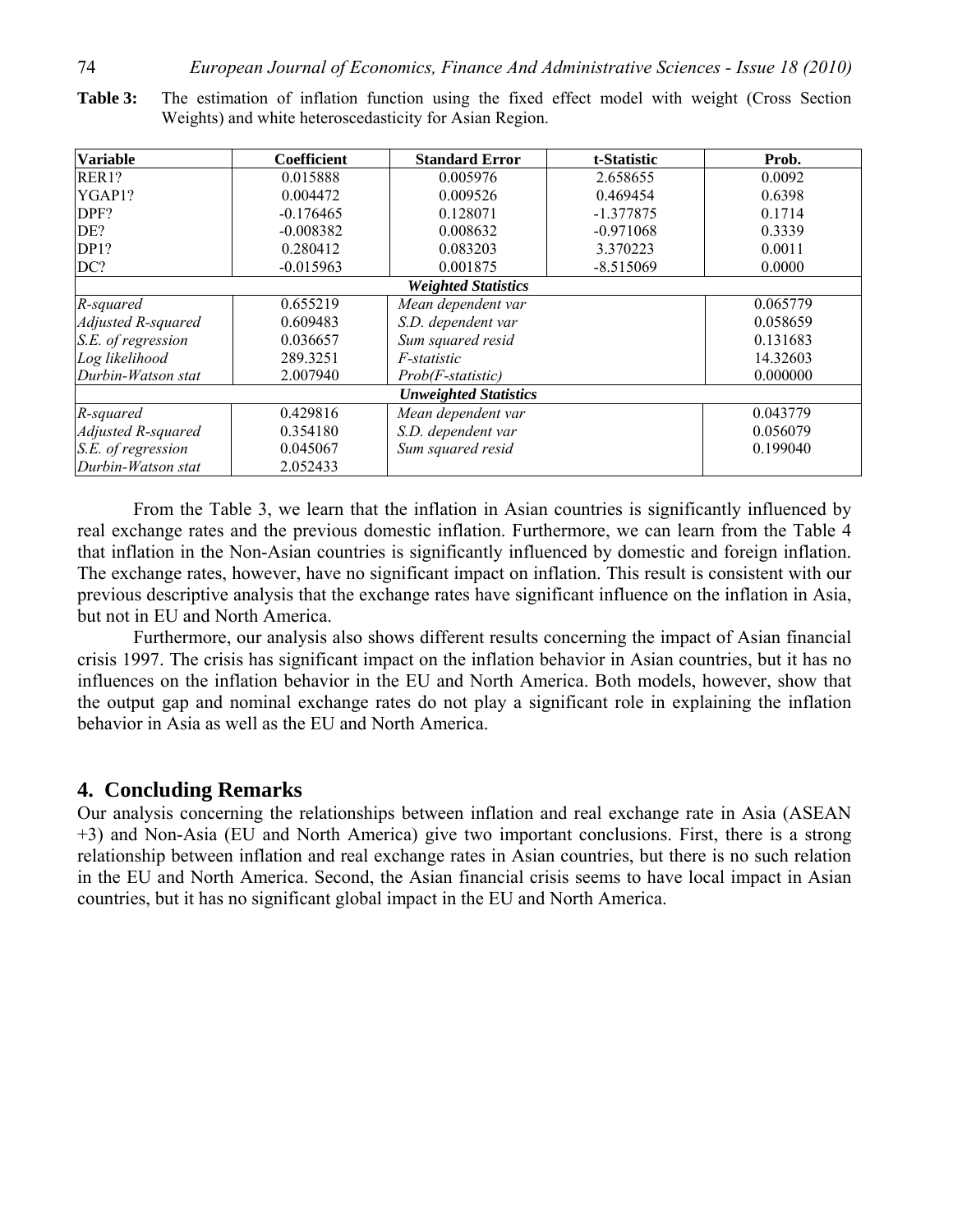| <b>Variable</b>              | Coefficient                | <b>Standard Error</b> | t-Statistic | Prob.    |  |  |  |  |
|------------------------------|----------------------------|-----------------------|-------------|----------|--|--|--|--|
| RER1?                        | 0.025043                   | 0.016495              | 1.518174    | 0.1313   |  |  |  |  |
| YGAP1?                       | $-0.015905$                | 0.015635              | $-1.017288$ | 0.3108   |  |  |  |  |
| DPF?                         | 0.505089                   | 0.068653              | 7.357158    | 0.0000   |  |  |  |  |
| DE?                          | 0.019847                   | 0.010704              | 1.854270    | 0.0659   |  |  |  |  |
| DP1?                         | 0.342132                   | 0.158479              | 2.158846    | 0.0326   |  |  |  |  |
| DC?                          | $-0.002736$                | 0.002362              | $-1.158389$ | 0.2487   |  |  |  |  |
|                              | <b>Weighted Statistics</b> |                       |             |          |  |  |  |  |
| R-squared                    | 0.604167                   | Mean dependent var    |             |          |  |  |  |  |
| Adjusted R-squared           | 0.557938                   | S.D. dependent var    |             |          |  |  |  |  |
| S.E. of regression           | 0.012281                   | Sum squared resid     |             |          |  |  |  |  |
| Log likelihood               | 554.1964                   | <i>F</i> -statistic   | 13.06909    |          |  |  |  |  |
| Durbin-Watson stat           | 1.839641                   | Prob(F-statistic)     |             |          |  |  |  |  |
| <b>Unweighted Statistics</b> |                            |                       |             |          |  |  |  |  |
| R-squared                    | 0.746972                   | Mean dependent var    |             | 0.029537 |  |  |  |  |
| Adjusted R-squared           | 0.717421                   | S.D. dependent var    | 0.039913    |          |  |  |  |  |
| S.E. of regression           | 0.021217                   | Sum squared resid     | 0.061673    |          |  |  |  |  |
| Durbin-Watson stat           | 1.406880                   |                       |             |          |  |  |  |  |

**Table 4:** The estimation of inflation function using the fixed effect model with weight (Cross Section Weights) and white heteroscedasticity for Non-Asia Region.

The results of this study emphasize the importance of managing inflation as one of economic stability indicator. The management of inflation in Asia becomes more complicated in compare to the EU and North America due to the high impact of their exchange rate changes. The Central Bank in Asian countries, therefore, should consider their exchange rate as the main indicators to achieve the inflation target.

## **References**

- 1] Baltagi, B. H. 1995. *Econometrics Analysis of Panel Data*. Chichester, John Wiley & Sons.
- 2] Granger, C. W. J. 1969. "Investigating Causal Relations by Econometric Mode1s and Cross Spectral Methods". *Econometrica*, 37: 424-438.
- 3] Kamin, S.B. dan M. Klau. 2003. "A Multi-Country Comparison of The Linkages Between Inflation and Exchange Rate Competitiveness". *International Journal of Finance and Economics*, 8:167-184.
- 4] Mankiw, N. G. 2007. *Macroeconomics* 6th Eds. Worth Publishers, New York.
- 5] Mishkin, F. S. 2001. The Economics of Money, Banking, and Financial Markets  $6<sup>th</sup>$  Eds. Colombia University.
- 6] Ndungu', N.S. 1997. "Price and Exchange Rate Dynamics in Kenya: an Empirical Investigation (1970-1993)". *AERC research Paper*, 58.
- 7] Poirson, H. 2000. "Factor Reallocation and Growth in Developing Countries". *IMF Working Paper*, No. 00/94.
- 8] Rana, P. B. 1983. "The Impact of The Current Exchange Rate System on Trade and Inflation of Selected Developing Member Countries". *Asian Development Bank Economic Staff Paper*, No. 18.
- 9] Rivera-Batiz, L. dan A. Rivera-Batiz. 1994. *International Finance and Open Economy Macroeconomics*. Pretice Hall, New Jersey.